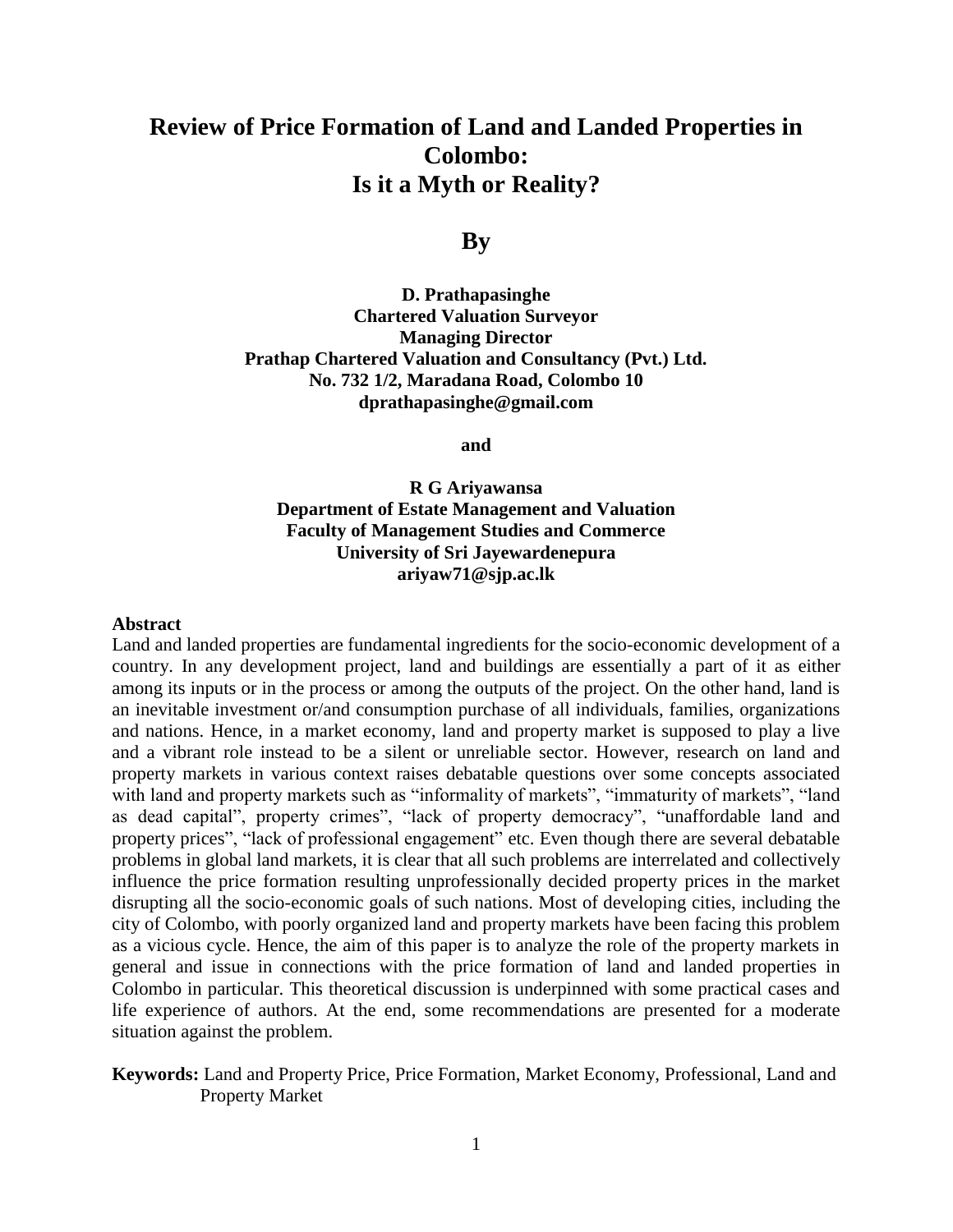### **What is Land?**

Land is considered from different perspectives by different disciplines. For households, it is a location for their residence where utility is maximized, for business firms, it is a location for them to maximize profit. For individuals, families and nations, land is a wealth, treasure, power and the mighty. For physical planners, it is an actual space suitable for living, working and other social functions. It is an economic commodity in economists' and accountants' viewpoints. When it comes to lawyers and valuers, it is a set of real property rights. In general, it is a fundamental resource on which economic well-being and social stability of individuals, families and nations is based on. As such, it should be continuously monitored and managed for the benefits of the present and the future generations (Ariyawansa, 2008; Economic Commission for Europe,2004).

Furthermore, land is a key factor of production. Accordingly, a rent is paid in return for its use. It holds space for other factors of production used in any economic activity. Generally, Land is a natural resource which is finite in supply; as such for any investment decisions, the scarcity of land is a prime concern (Harvey, 1993). At the same time, land becomes an economic resource once it is secured with property rights (Perera, 2008). These property rights are in various forms. "The nature of land rights and the way they are enforced have significant consequences for resource allocation and economic efficiency" (Gershon 1999 in Perera 2008). On the other hand, land is a foundation for any social and economic activities of the society and it is depicted as a source of wealth of the society. However, land has to be identified in scientific means and secured and managed by professional mechanism so that those can be used in an economically viable and socially acceptable manner. If it is not utilized in this manner, land may be just an element, and not an economic resource, which generates benefits to the society. As De Soto mentions, the resources, which are not properly identified and secured to make commercially and financially visible in the economy, it just becomes dead capital (Ariyawansa, 2008, Perera 2008; Soto, 2000). It is further argued that such a situation may create huge irregularities and issues which may paralyze the smooth flow of economic and social activities in an economy. Particularly, it may have negative impact on the effective functioning of the property market and hinder effective resource allocation of the economy (Ariyawansa, 2008; Perera, 2008; Soto, 2000).

On the other hand, land has special characteristics which clearly distinguish it from other production factors and those characteristics are unique in nature. The common attributes of land are; each parcel of land is unique in its location, land is not physically mobile, it is durable, and its supply is finite thereby value is determined (Premathilaka, 2016; Appraisal institute 1996). In economic terms, land has value as a source of wealth since it is demanded for various economic and social activities in the market, as such it is considered as marketable commodity. As supply is fixed, increased demand leads to increased price in the market. In fact, the natural supply of land is fix and, therefore, increase of usable land is expensive as it incurs various cost such as cost of preparation, acquisition, legal cost, professional charges and so on.

At the same time, land has to be protected in the interest of public. Though private land ownership is allowed in free market economies, its use is restricted for the betterment of the mass society as it is a natural resource, which has to be managed and used properly to ensure its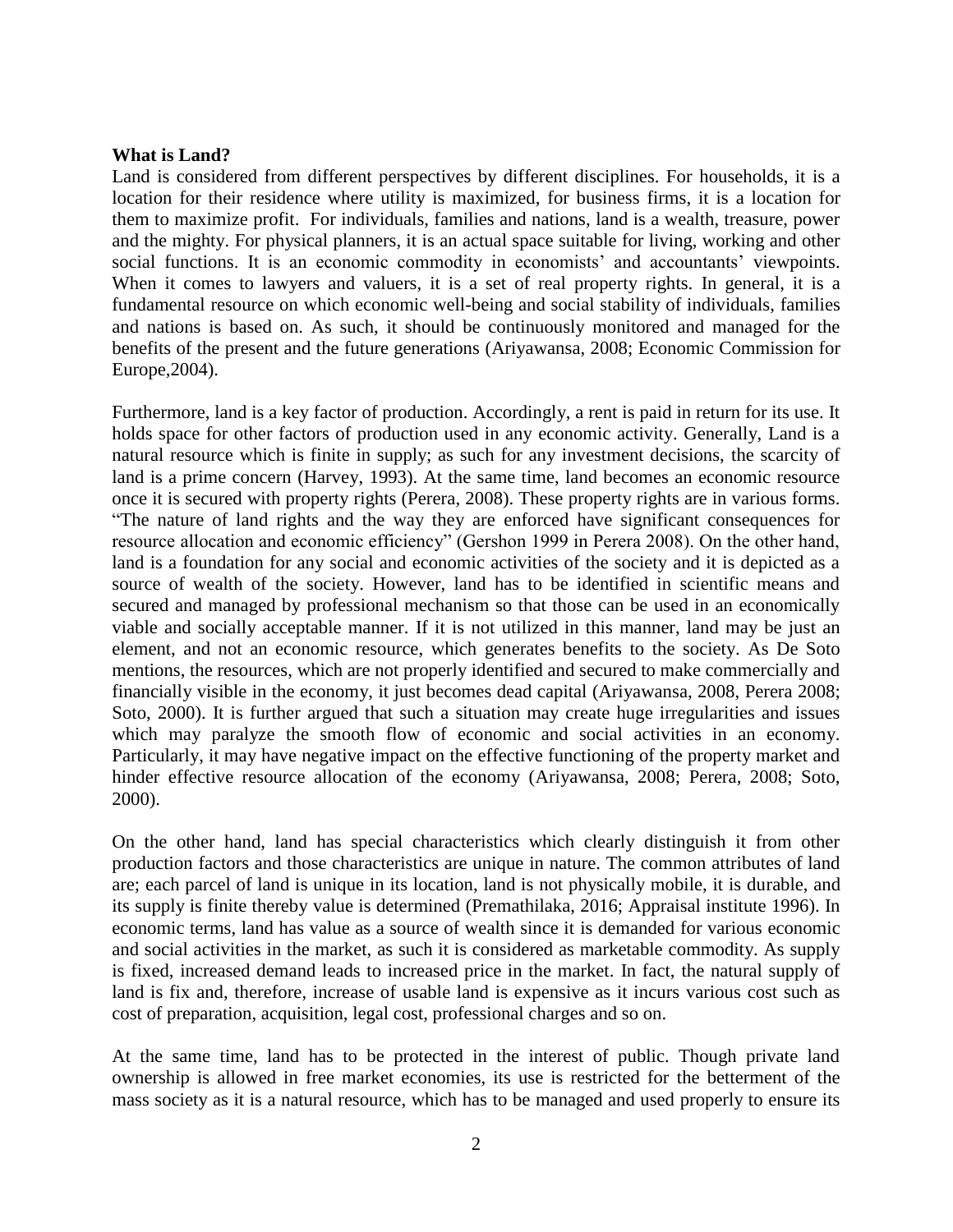existence over generations for the well-being of the globe. On the other hand, it is restricted as the use of land by one should not disturb or violate right of others (Hettiarachchi, 2015). Therefore, government intervention is a must in securing land right through various land ownership and use controls by means of land registration, licenses, approvals, land zoning, building & planning regulations etc. It can be questioned as such mere regulation, procedures etc. are adequate to monitor and manage land and landed property market. Simple answer is "not adequate". In fact, the market mechanism should be strengthened by means of scientific education on land and building market, increasing the availability and access to data and information for the market participants, establishing professionally qualified and accountable facilitations for the market operation etc. These actions may be more powerful tools for monitoring and management of valuable and scared land in the market.

### **Real Estate**

Based on land, the term Real Estate has emerged. Real Estate constitutes land and everything attached to it and it is physically tangible. "Real Estate comprises of land and all things that are natural parts of land (i.e. trees, mineral etc.) as well as all things that are attached to it by people (i.e. buildings, improvements etc.)" (Shapiro*et al*, 2013;The Appraisal of Real Estate, 1980). This means that land can be improved and developed by adding values for various purposes subject to legal and planning compliances. If no improvement is done, land will remain as a natural resource on its own right. This implies that along with any attempt taken by the man to modify the natural land adding artificial feature(s) either in terms of physical, legal, or social, it becomes a real estate. Real estate can be categorized in terms of its use as Residential, Commercial, Industrial, Leisure, and Agricultural use etc.

Real estate is a unique product, which has distinct characteristics when compared with other economic commodities in the market. Real estate can be owned by public or private and its use allocation is restricted by government intervention as taxation and land use control. Key unique features of real estate are summarized below.

- Elasticity of supply. Unlike the land, properties/structures built on land can be increased.
- Each parcel of real estate is unique in its location and composition, it is physically immobile, and is durable. This feature is similar with the land. However, in many case uniqueness of each parcel of real estate can be monitored as it is decided by the man.
- Heterogeneity each parcel of real estate is different in location, size, shape, specification and amenities etc.
- High cost of transfer. Transferring in physical is impossible.
- Special risk. It associates various types of risks such as physical risk, risk of liability, financial risk, economic risk and so on.
- Lack of liquidity in the property market. This is an acute situation due to high transaction and entry cost, size of lots and their indivisibility, imperfect knowledge, lack of transactions, lack of central market place, and legal issues in terms of securing title. Yet, innovative real estate ownerships/tenure types, highly marketable real estate products and intensive marketing approaches etc may reduce the cost of transactions, increase the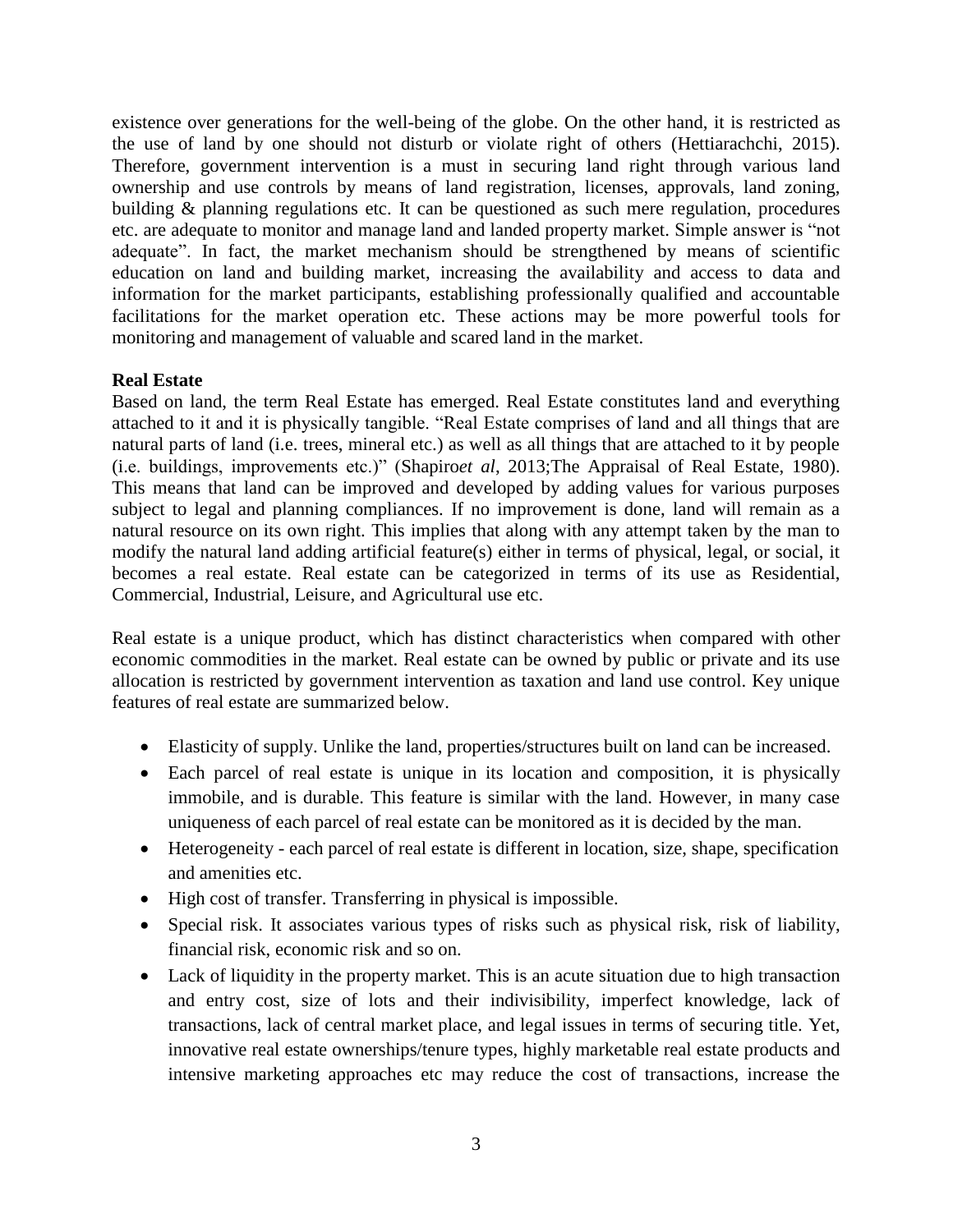value and capacity of properties to be kept as a collateral, being hedged against the inflation and thereby increase the liquidity.

- Lack of transparency and published market data- unlike other markets, one key feature of the property market is that it has no free  $\&$  easy access to data and information for property transactions. Even available data are neither updated nor transparence. Therefore, property market is considered as imperfect.
- Multiplicity of interest. Single real estate can generate different property interests. For instance, for a residential property, one can claim as a freeholder while another one can claim as leaseholder and at the same time some others can claim for different interests under some personal agreements from the same property.
- The motivation of ownership. This means that real estate can be owned for different purposes.

(Authors modified views of Isaac and Steley, 2000; Isaac and Enever, 2002)

### **Real Property**

The above context leads to create a land tenure system. The land tenure is the way under which different types of land rights are secured. In legal perspective, the secured property is called as Real Property. "Real Property comprises all rights, interest and benefits inherent in the legal ownership of physical real estate. Specially, an estate in land is the degree, nature, or extent of interests that a person has in it" (Premathilaka, 2016; Ariyawansa, 2016;Shapiro*et al*, 2013; The Appraisal of Real Estate, 1980). Property ownership can be different types such as Freehold, Leasehold, Tenancy, or Right to use etc. Moreover, it can be public or private ownership. All types of property rights can be subject to government or private limitations. Government limitations can be taxation on land, land acquisition for public purpose and restriction on use etc, while private limitations can be easements, right of way, and party walls etc. (Premathilaka, 2016; Ariyawansa, 2016;Shapiro*et al*, 2013; Appraisal Institute 1996).

Secured land ownership enhances productivity of land related investment. As such, it leads effectively to create the property market where sale, purchase, lease or renting of land is taken place for considerations. Particularly, private property right is becoming a key factor of development mostly in market based economies as it plays a vital role in the development of a country (Wakely, 2008; Byamugisha, 1999). It also causes positive impacts on economic growth, land productivity, property market efficiency, financial market and social wellbeing of the people etc. Proper and well managed property right system improves accesses to institutional credits, more investment in land, and higher productivity of land, higher output and income from lands thereby the higher land values (Wakely, 2008; 2012; Byamugisha 1999) and it increases the property liquidity in the market. Byamugisha says that "… The role played by private property rights in the economic developments of the western world has been powerfully documented by economic historians such as North and Thomas (1973) and Rosenberg and Bridzell (1986). Private property right emphasizes "…the ability of individuals and organizations to make enforceable claims to property and make contracts stick..." Byamugisha concluded by emphasizing that there is a significant positive association between secure property rights and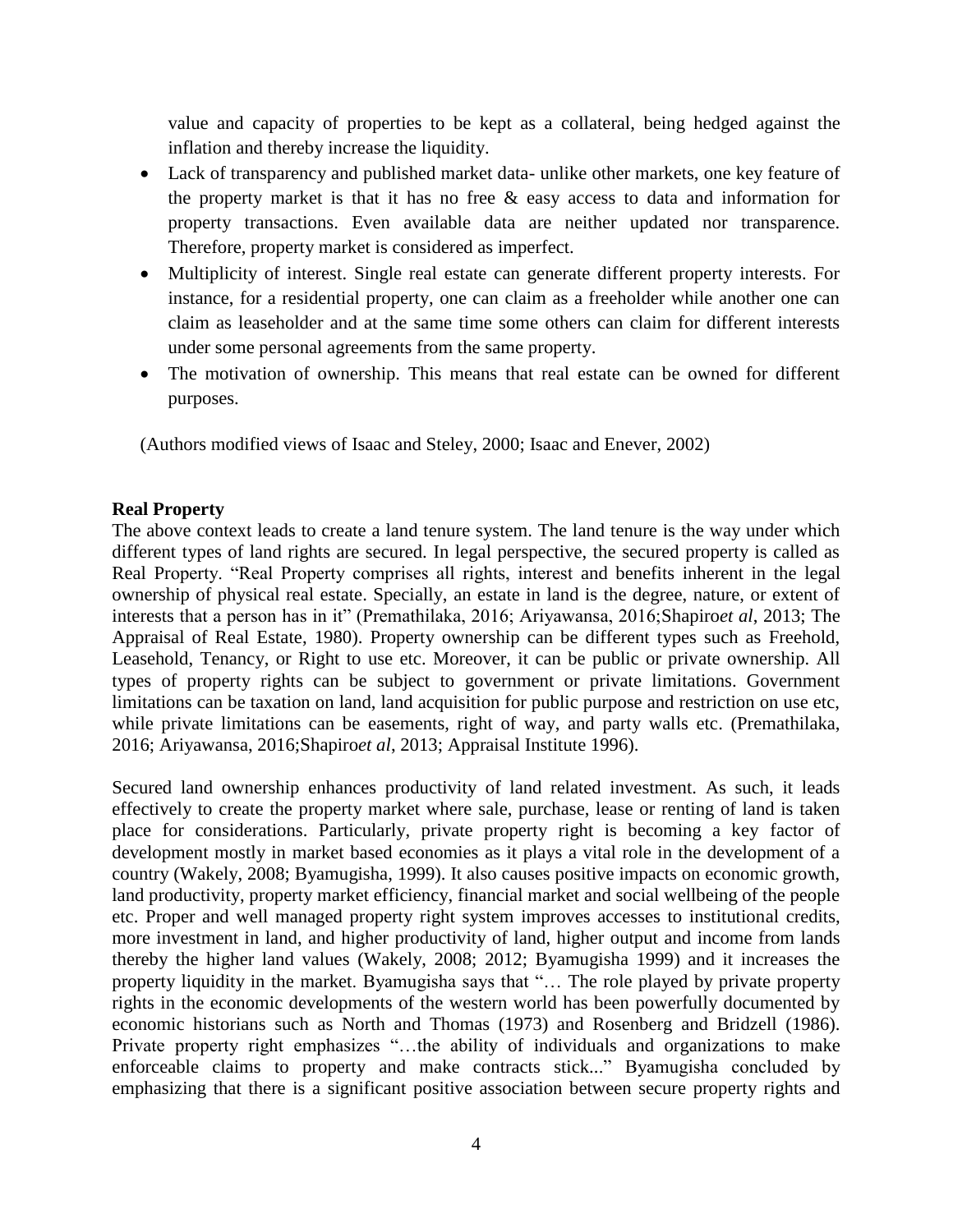economic growth (Byamugisha 1999). Private property right may lead to other property related problems as well. Regularity process is much more difficult when private property ownership is very high. Supply can't be increased by intervening the government when it is required. Concept of international property ownerships is other side of this problem. Local community may not happy with the offering of land right to other nations. Foreign money flowing into the local property market through property rights may create some other particular market problems such as artificial increase of local property prices.

### **Land & Property Market and its Role**

Simply the property market is a mechanism through which property transactions are taken place. Buying and selling of land and buildings is the primary role of the real estate market. However, there are several associated market operations as prerequisites of active property markets such as transactions of property finance, provision of infrastructure and facilities, and various services as complementary products of the real estate markets. All these markets are supposed to act collaboratively to make sure efficient and effective delivery of required space for different social activities.

As it is mentioned above, the common attributes of land are; each parcel of land is unique in its location, land is not physically mobile, it is durable, and its supply is finite. Land secured by tenure is considered as an economic commodity which can be exchanged between parties (buyers & sellers) for consideration. What is actually exchanged in the market is real property (property rights) not just a physical real estate itself. Land as economic commodity is demanded either for rent or outright consideration for its use as such it has ability of trading which leads to creation of property market.

Matured and efficient property market is the place where the real properties are traded between buyers & sellers through a price mechanism usually without undue restrictions (Ariyawansa, 2016.) Further, it is expected that buyers and sellers are prudent & knowledgeable and also act at arm length transaction. Generally, level of efficiency of any market is determined by its formation, price setting, standards & quality of products and the efficiency of its function. As against other efficient market, the property market has no particular place to be identified. Also contrary to the others, the property market is informal in nature, and it is less structured, and more diverse. In all aspects, the property market is regarded as unique. Moreover, transactions are more heterogeneous, and fewer in number. Also, buyers and sellers are randomly come together in determining prices which mostly happen through agents and almost of all transactions require professional opinion on potential likely price of a given property. Consequently, the market is inevitably more complex. As Peter Wyatt points out (in Appraisal Institute 2001 in Property Valuation 2013). "the market is never being considered as strongly efficient due to decentralized trading, the heterogeneity, and high cost of each unit of products, the high cost and lengthy process involved in property transaction…" Land has derived demand so volume of property market and its values depend on the affordability of income or extra profits made elsewhere in the economy to be transferred into property market of which performance in return influence the performance of the economy further. Moreover, many studies revealed that there is direct relationship between performance of the property market and that of the wider economy of a country (Wakely, 2008).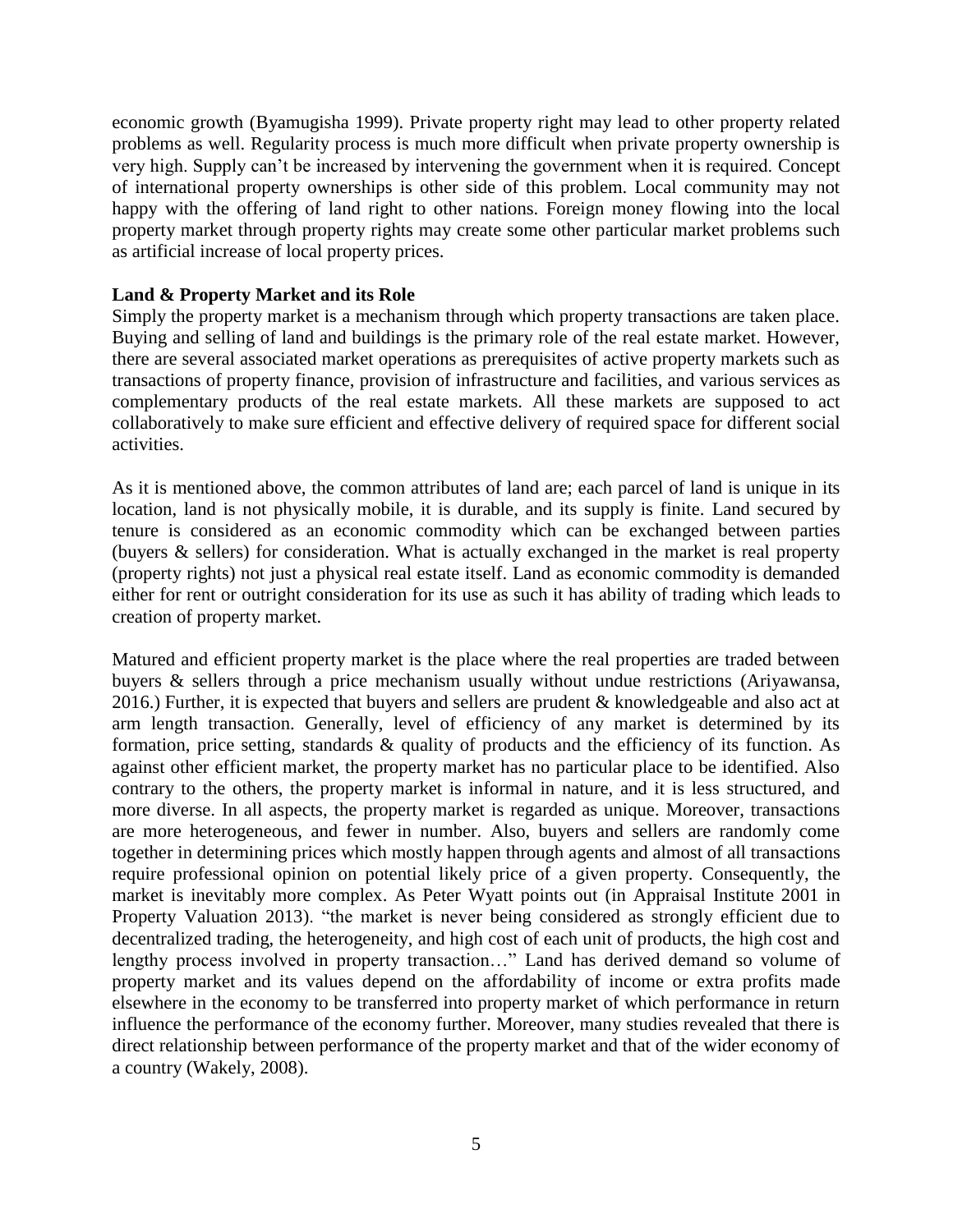Almost all activities of people are directly or indirectly based on the land. It is generally an economic fact that people's needs are continually increasing and its diversity and multiplicity leads to complexity of satisfaction. Also the property demand depends on four cornerstones namely Scarcity, Utility, Desirability and Purchasing power (Premathilaka, 2016). First two facts are land related and the second two customer related. If all four factors are not met accordingly, neither a property exchange is expected nor the market transactions is realized.

On the other hand, changing of demographic setting in society results major impact on property market. [Demographic](http://www.investopedia.com/terms/d/demographics.asp) variables are the data that describes the composition of a population, such as age, race, gender, income, migration patterns and population growth and so on (Ariyawansa, 2009). Demographic changes may gradually convert rural areas into small urban areas, small urban areas into large urban areas and large urban areas into cosmopolitan cities where property markets are inevitably much more complex. Hence, demographic information and statistics are highly significant factors that affect how real estate is priced and what types of properties are in demand. Major shifts in the demographic profile of a nation can have a large impact on real estate trends for several decades, for instance impact of population ageing on real estate will considerable in all over the world (Ariyawansa, 2008;Perera, 2008).

In a demographic change, migration of people is one of the major influence on real estate as people are moving from one place to other for various reason such as education, employments, health, better facilities, political reasons, socio-cultural and environmental reasons (Ariyawans, 2009). On the other hand, the purpose of migration may be in different form such as permanent or temporary. If temporary it may be for short term or long term, multiple visit or single visit. Individual visits or groups such as families or teams. Accordingly, it is the responsibility of property market to provide required space for different migrants at required quality and quantity at affordable price. In this connection pricing may be very crucial factor for the promotion of migrants for cities as an economic development strategy. If real estate prices are not affordable, such cities may not be attracted by tourist, students, investors etc.

When considered the demographic profiles of a country, it is evident that internal migration of a country is a continued process which particularly a result of urbanization, employment availability, good education & health and overall it is due to an expectation for high standards of living pattern, economic prosperous and social wellbeing. Therefore, more the migration is taken place in urban areas, higher the demand for land and landed properties. Reason is that people want a place to accommodate with other related services, facilities and infrastructure. Consequence of higher demand for land in urban areas is that the existing large lands are subdivided for smaller plots in compliance with planning regulations to meet the increased demand. Accordingly, sub division of land for sale is become an established business venture particularly in suburban areas. For instance, in Colombo suburbs and outsides, many land sales have been successfully carried out by real estate companies during last few decades for instance Home Land Ltd, Prime Land Ltd, The Finance Ltd, Blue Mountain Ltd… are some of key players.

Even though the land market operations made by reputed companies in the country, due to some irregularities, informalities as well as immaturities of the market system, land market in Colombo is evident as an unaffordable high priced land and property market. It was happened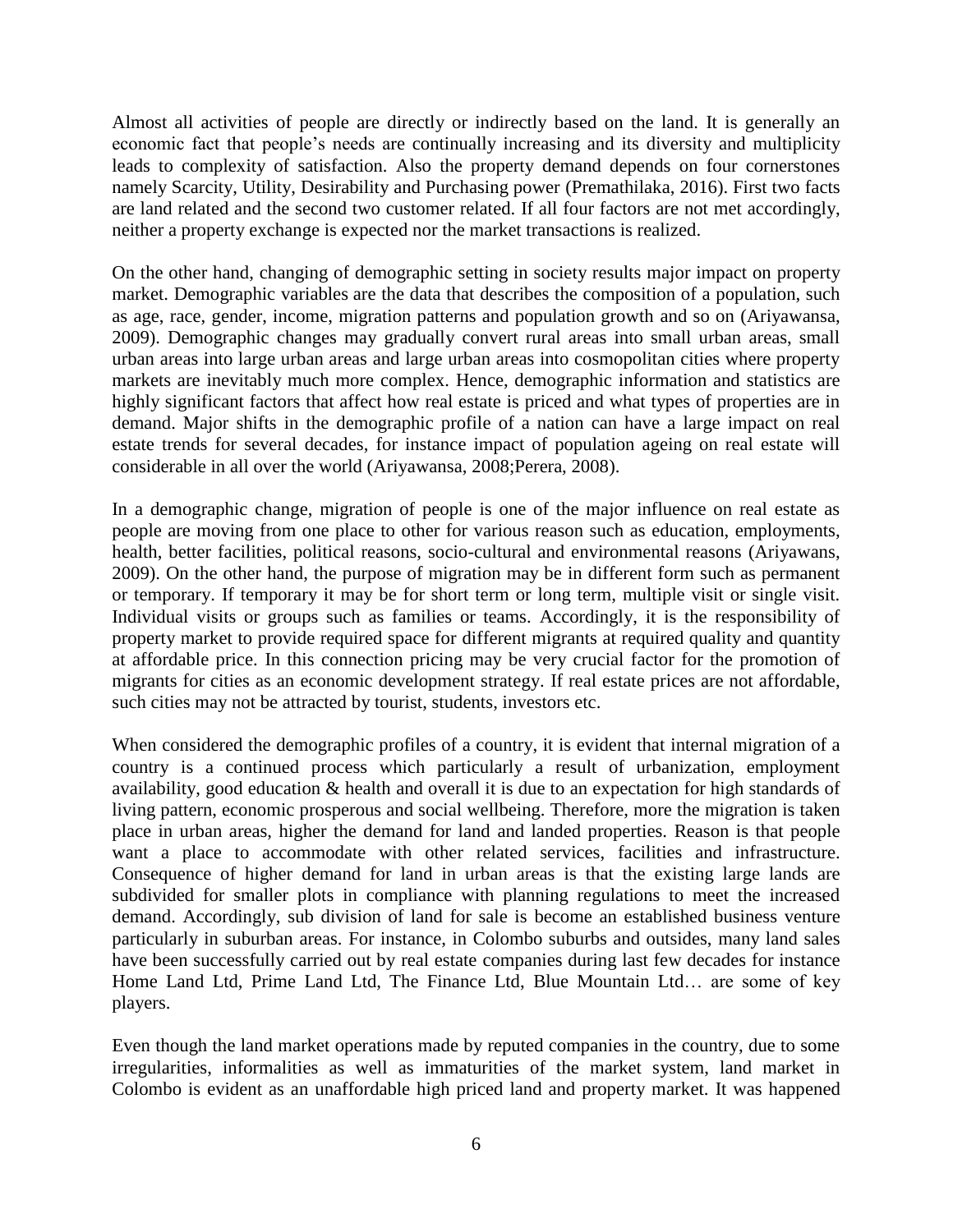through simple market processes. Firstly, those who needed land used to seek land sellers in and around the locality where they wish to settle with their families. Similarly, investors who are to invest on businesses of services, facilities and infrastructure also tend to looking for lands in and around people's settlements. Consequently, demand for land was happened to increase paving the way for more and more subdivisions. Along with this market experience, individuals who have small plot of land also tend to sell their land at similar or more price without incurring cost of preparation as much as those company spent. This way such individuals could earn huge income as a capital gain of their lands. Another adverse impact of land sale experience in Colombo is that those who have saving, may be black money or foreign earnings, buy lands as an investment motive hoping to enjoy capital gain through selling the land in future at a higher price as the land price is being rapidly increased. These process increases the land speculation and thereby reduction of the land supply for development. All these ultimately determine unprecedented higher price for land and buildings in Colombo.

One can simply justify the higher land price (the determination of higher price) as correct phenomenon pointing out the fact that the land is limited in supply and due to higher demand determination of higher price is in line with the theory. It is true to a certain extent. However, the views of the general public and small and medium sector investors are different as they are suffering from the affordability issue of land and property in the city of Colombo. They are having some views as the "land market price is artificial" and "land sellers are earning extraordinary profits" etc. This process will increase more marginalize citizen in the city with no lands or defeating from the land market battle. It is a booming ramous/grievance that the original city dweller may overcome in numbers as well as political and economic power by newly wealthier migrants to the city. Another growing concern is that professionally qualified valuers' including the Government Chief Valuer's opinion on land value is being challenged and wealthier individuals and firms are prepared to buy land and property at higher prices than the professionally estimated land values in Colombo. In this junction, it is worthwhile to examine whether the price formation of the land market in Colombo is a MYTH or a REALITY.

### **Pricing for Land and Property**

Price is an amount paid or agreed to pay for a property by a potential buyer in the market. The price is different from value as the price is what is actually paid or prepared to pay, while the value is a likely price that would be agreed by buyer and the seller (Isaac and Steley, 2000). Value is market driven and is an objective opinion of a valuer with regard to a particular property in the market. "Value is an estimate of the price that would be achieved if the property were to be sold in the market" (RICS, 2004). As per Richard Ratcliff "valuation is a prediction of human behavior under uncertainty" (Kummerow, 2010). Conversely, the price is what is actually asked for. "Price is the actual observable money exchanged when a property is exchanged (Premathilaka, 2016; Real estate Appraisal, 2006). As the real estate is unique in nature and property interests are different, it commands an individual estimate of value to guide buyers in every event of sale so that the price can be arrived at through negotiation on rational basis.

On the other hand, as per the Neo-classical economic theory, there are three factors that contribute to the economy and its wealth. Those are people, money and land. Generally, all of these are scare in supply, hence all have value. Comparatively, the land is finite in supply and inherently has unique characteristics rather than others. Thus, land is given more concern in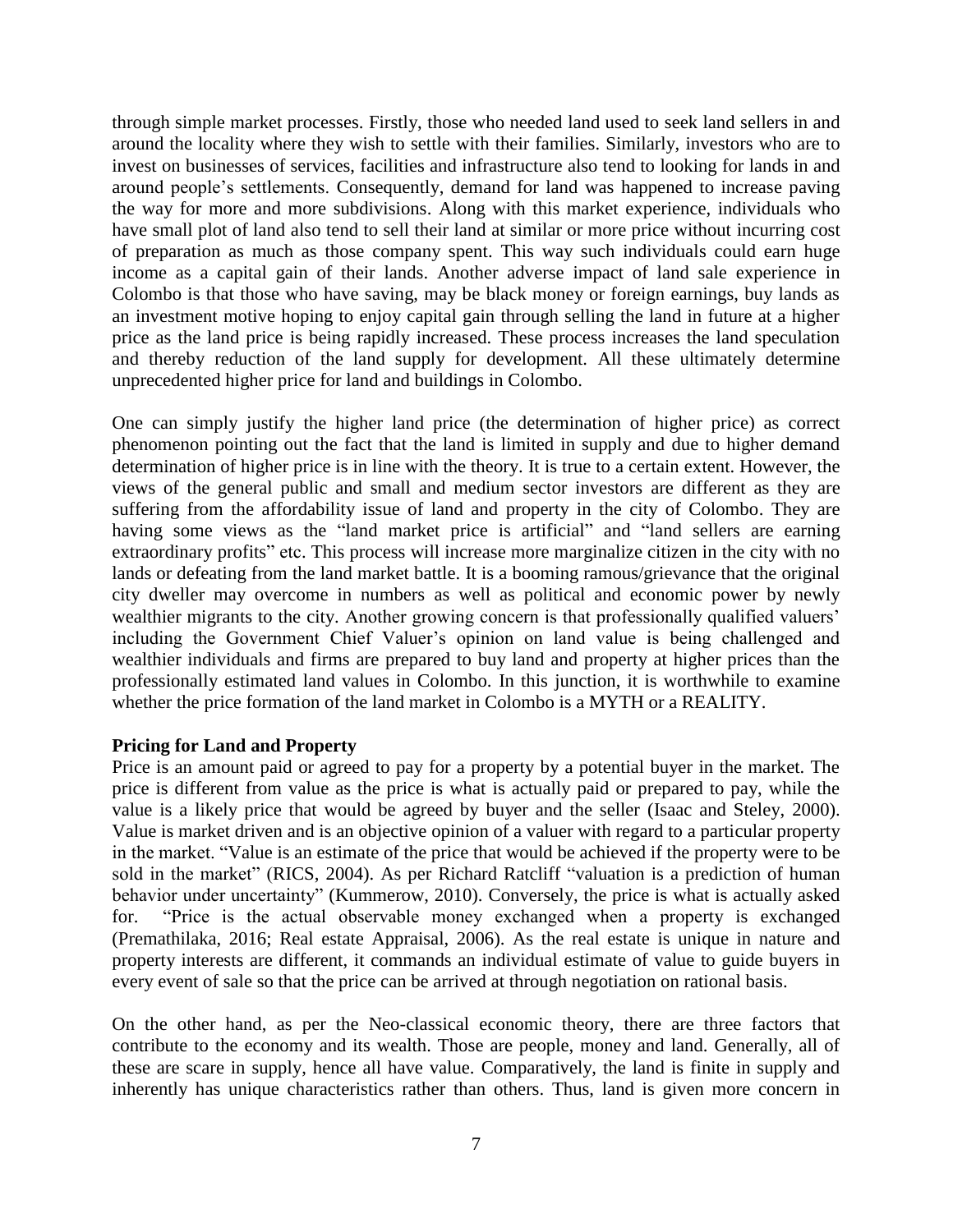resource allocation for different uses. Land can be owned by both private & the public. In resource allocation, decision for resource allocation by public is based on the need of society, but private resource allocation is based on the economic demand. The public owner aims to get value for money at a least cost. But the private owner wants to get highest and best use to achieve the highest return based on economic demand. In this context, Supply and Demand Pricing Theory comes into play.

As per the theory, price is an outcome of intersection between supply and demand. The intersection matches the quantity of demand and supply at which market equilibrium takes place. While the demand constant, if supply is increased, then the price will decrease. Likewise, both factors can be changed depending on the degree of elasticity of supply and demand; then the price will be adjusted accordingly.

However, as the real estate is unique in nature, this equation does not necessarily work out as explained. Real estate is limited in supply, but use can be changed to meet market demand. Nevertheless, such change of uses is still subject to legal and government intervention in the form of land use controls and taxation. Real estate itself is also unique in terms of location, inherent characteristics, and user requirements etc. Yet again, supply of land cannot be simply increased as potential real estate development can be limited due to physical, legal, political, financial, and planning restrictions. Moreover, Property market is imperfect due to the lack of information and data for sales evidence; thus the operation of real estate market becomes more complicated. Even under the situation explained above, property market price is determined as per the supply and demand pricing theory, though perfect equilibrium may not be achieved in any circumstance. Researchers, scholars have discussed this matter globally and stressed about the state intervention as a feasible strategy on the matter. Following model has been proposed by Ariyawnsa (2008) in his book "Issues in Property Development…" as to support in seeking solutions for the property price formation issue.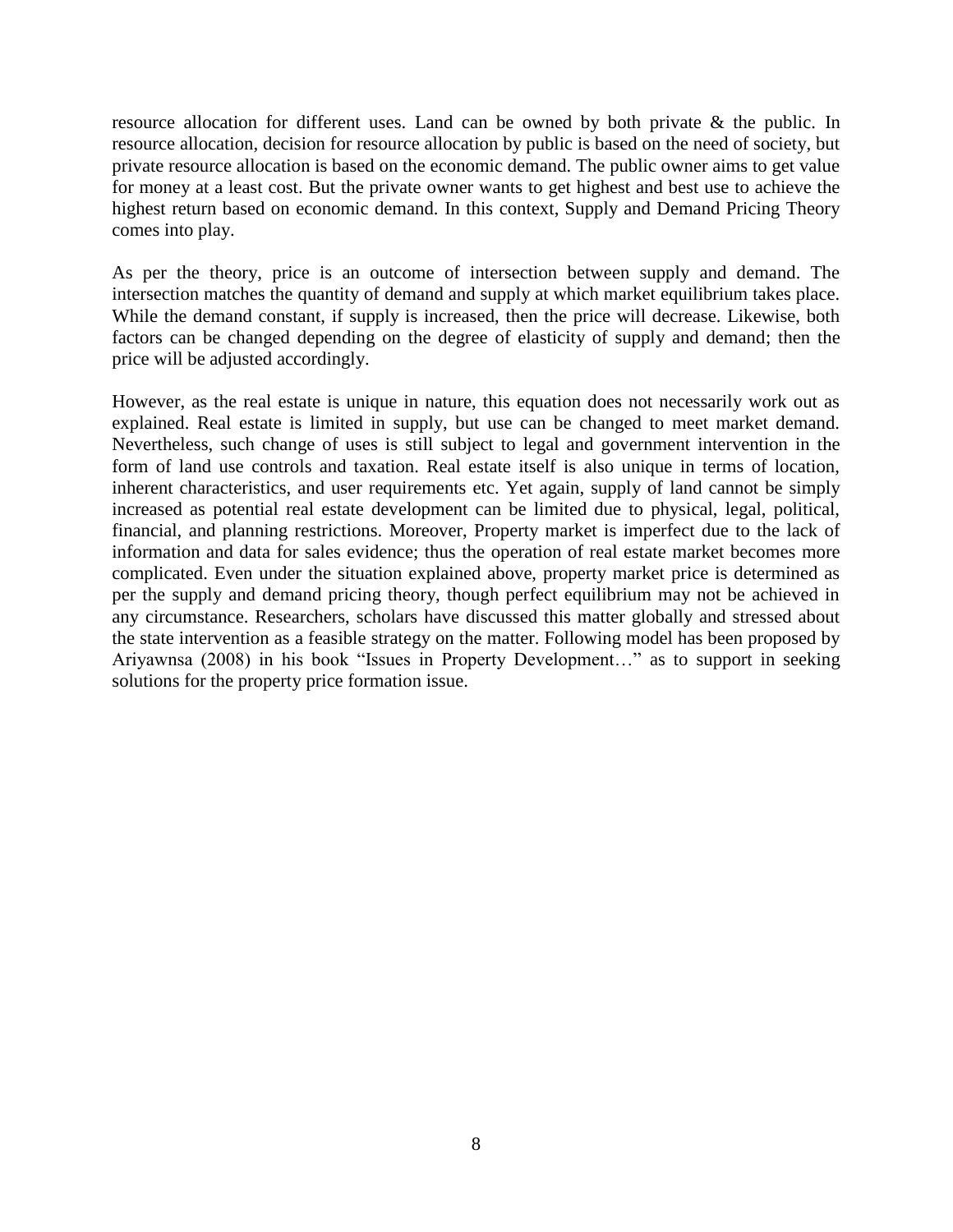



#### **Source: Ariyawansa, 2008, p.113**

### **Irrational Land Price Formation and its Consequence**

Though the land price is supposed to be decided by market forces, currently it is questioned whether it is rational. There are many experiences and evidence to support this argument. Professional and general public are heavily discussing this issue at a rate ever than before. Therefore, it is an obligation to look into this suspicious price mechanism prevailed in the market and its consequences. If land price is determined not in line with the market forces or incompliance with pricing theory, the market become distorted and becomes more imperfect then may not prudent to follow to read its shape & pace in future. If market system becomes stagnant, property sellers get dominant power to decide price. This may influence other small market players to follow. When such determined prices become established, actual price mechanism is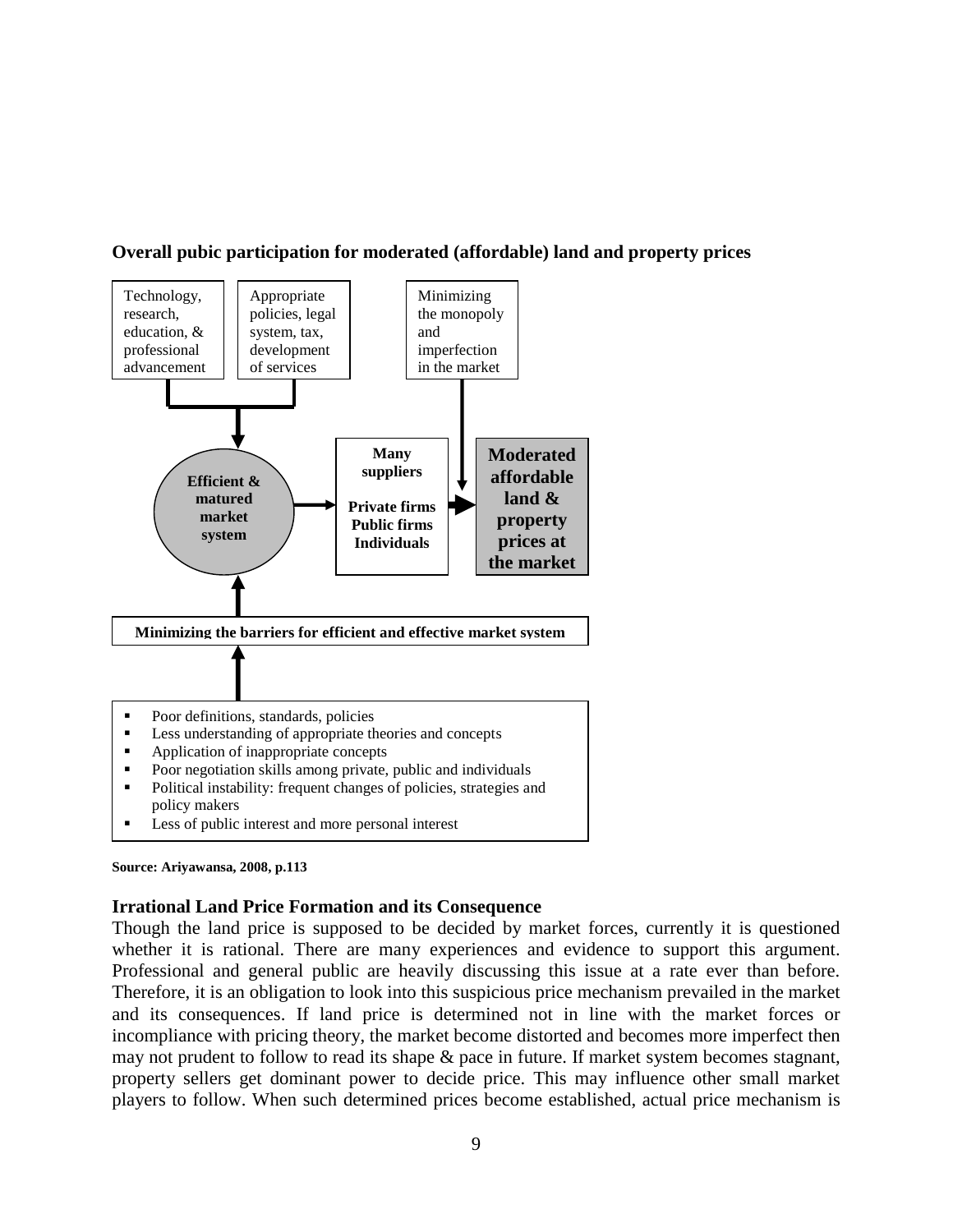naturally ignored and buyers will begin to consider the distorted price is as the actual. The worst case in this mechanism is that even the professionals particularly valuers may be directly or indirectly influenced by this distortion. Sometime, they may compel to justify this as so called market price corollary is creating it as the market norm which consequently leads the market become more & more distorted & imperfect further leading to establish the irrational price formations in the market. This of course a kind of vicious circle. Finally, what happen is sellers enjoy super profits or higher capital gains surrendering peculiarly wealthier buyers while marginalizing genuine land buyers from the market. Some of them are forced to push out towards periphery or even beyond due to un-affordability of land prices. Some others may remain in the city suffering severe difficulties of this market distortion.

Therefore, the main concern in this study is to see whether the existing property market in Colombo actually operates in line with the theory of Demand and Supply. If it happens so, why an extraordinary land price escalation is evident particularly in new land subdivision for sale? It is expected that the buyers and sellers in the property market are prudent and knowledgeable and acting at arm's length transactions to decide the price. Is it the actual practice that we experience in pricing of land?

Of course, land subdivisions involve various cost of development to make land suit for sale. At the time purchasing large land for development, it still has to incur cost for planning approvals, development, marketing, timing, funding, and profit. However, considering all, it can be argued and questioned whether the price determined by land sellers is based on rational basis reflecting market forces. Following statistics indicate that asking prices in land subdivisions around Colombo are very high compared with the market comparable available at the same period of sale.

| No.             | <b>Location</b>         | Price prevails per  | Price in sale per   | <b>Duration</b>          |
|-----------------|-------------------------|---------------------|---------------------|--------------------------|
|                 |                         | perch Rs.           | perch Rs.           |                          |
| $\vert 1 \vert$ | Temple Road,            | $550,000 - 650,000$ | $750,000 - 850,000$ | January – May 2016       |
|                 | Maharagama              |                     |                     |                          |
| 2               | Kalalgoda Road,         | $450,000 - 550,000$ | $650,000 - 700,000$ | April – September 2016   |
|                 | Pannipitiya             |                     |                     |                          |
| $\overline{3}$  | Makuluduwa, Piliyandala | $300,000 - 400,000$ | $450,000 - 550,000$ | August 2015 – March 2016 |
| $\overline{4}$  | Hunupitiya, Wattala     | $400,000 - 500,000$ | $650,000 - 750,000$ | June – October 2016      |
| $\overline{5}$  | Cinnamon Garden         | $7 - 9$ million     | $11 - 13$ million   | Late $2015 - 2016$       |
|                 | Colombo <sub>7</sub>    |                     |                     |                          |
| 6               | Marine drive, Colombo 4 | $7-8$ million       | $10 - 12$ millon    | $2015 - 2016$            |
| $\overline{7}$  | Nawala, Koswattha area  | $1.5 - 2$ million   | $2.5 - 3.5$ million | $2015 - 2016$            |
| 8               | BattaramullaDiyawannawa | $2 - 3$ million     | $3 - 4$ million     | $2015 - 2016$            |

**Table 01: Land Price Evidence from Colombo** 

**Source: Authors' field survey data, 2016.**

When considered above tables, it is clearly visible a colossal gap between the existing prices and new asking prices. It is well accepted the fact that the asking prices of new land subdivisions are invariably higher than what is existing in the market as there is distinct value additions made by developers through improvements & development which in returns has to be reflected in new market prices of land subdivisions. However, such an increase must be within justifiable range anything beyond which is questionable by prudent buyers. Therefore, our question is how this much of increase can be justified on equitable & rational basis in a given market circumstance.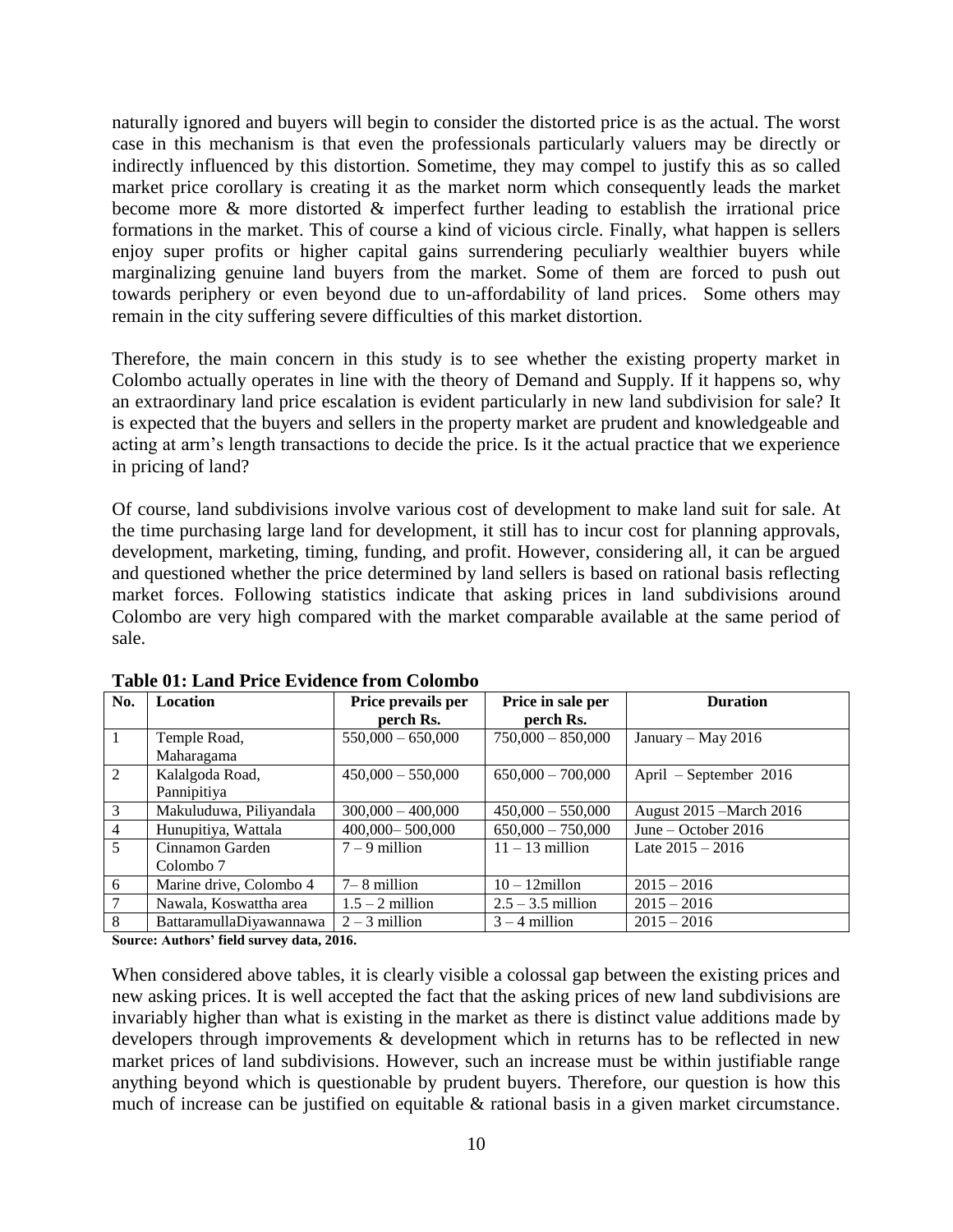Accordingly, it must be examined through pragmatic approach to find out potential reasons to prevail such a scenario. Therefore, followings reasons can be forwarded as questions to be researched not for simple answers.

- a) Is it because of buyers' lack of knowledge, lack of prudence, excitement to buy, or fear of losing opportunity due to land scarcity?
- b) Is it all about ignorance of buyers about how they should react for?
- c) Is it because the sellers' market where buyers become victim over sellers' power to decide the price?
- d) Is it lack of Government interventions?
- e) Is it due to giving up of duty of real estate professionals?
- f) Is it because lack of good governance and accountability of relevant agencies?
- g) Is it all about property market imperfectness?
- h) Is this because of immaturity of market system in the country?
- i) Is it because the country is still in stage of developing (irrespective of lower-middle income status)

Also a broader and globally debatable theme on land market can be noted as to whether the land should be managed or controlled by market as it does in other commodity markets.

As far as the land and property market in Colombo and country is concerned, some market related issues in buyer's point of view can be pointed out as follows.

- a) If you want to buy a house, do you have a reliable way or access to information of availability of houses?
- b) How do you find or decide whether the available land or house is the property suitable to your needs?
- c) How do you know it is a problem free property?
- d) Do you really think of the cost and benefits, conveniences and inconveniences etc in connection with the property? If you know those, how do you know whether your knowledge is correct?
- e) Can you keep trust on the market and institutions and people who are prepared to help you?
- f) If you or your colleague or one who is known to you has purchased a house recently, are you or your colleague happy or unhappy? If happy, is it 100%?
- g) What is the degree of confidence that you have in recommending a land or property seller or an agent to you relations or to your colleague for an urgent purchase of a property?
- h) Do you really believe that opinions on Value of properties determined by professional Valuers are reflecting true market behaviours and are justifiable enough to rely upon?

### **Potential Solutions**

In this context, sustainable solution must be sought for. Few suggestions are put forward for further discussions as follows.

### **a) Introduction of Land Pricing Model**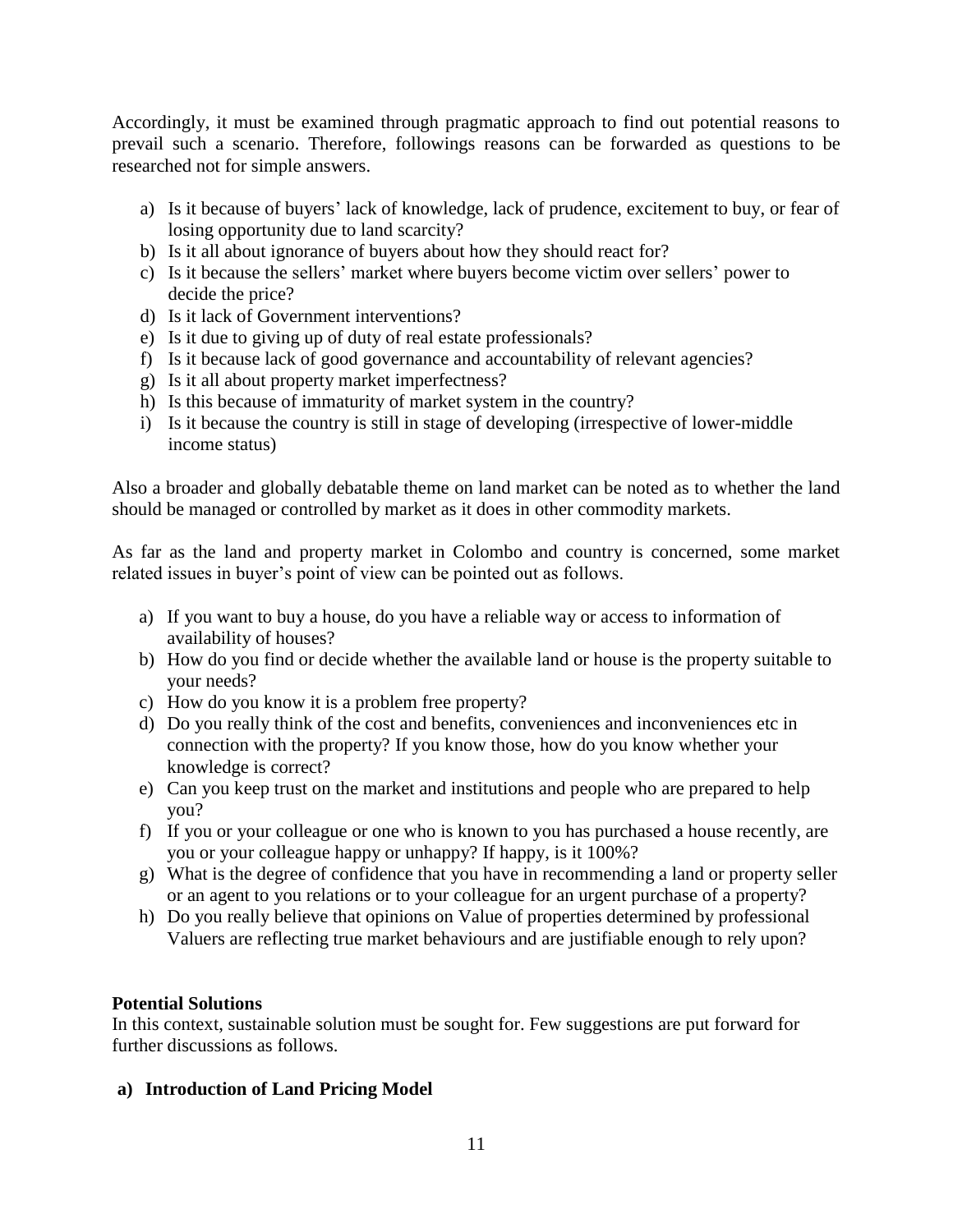Type of cost in land sub divisions is identified as, Purchasing Cost Planning Approval cost Development cost Finance cost Profit Transaction cost. This is an unclear and shaded to be discussed. General discussion with stakeholders reveals that it includes all whatever cost which does not fall within the above cost categories, may add in here.

If all cost is rounded to 100% of price determined, what should be the percentage of each cost category as against the asking price set by the seller? Or otherwise, Percentage of each cost category can be based on purchasing price of the entire land. In this case, they have to disclose actual price of land purchase which will ensure,

- 1.) actual stamp duty for the government
- 2.) actual market reflection of land sale evidence
- 3.) Transference of sales
- 4.) Justify the Rational of Price setting
- 5.) Improved perfectness of property market.

### **b) Establishment of Regulatory Mechanism**

It should not just bean authorizer to force the developer or market but be the facilitator, guider, regulator, and monitor of the land subdivision and price setting to bring win-win scenario in the market. Also, they should carry out market research, data base management, information drive, professional input providing, and pushing the market forward in profitable and equitable manner to make market forces active and thereby creating sustainable property market is a reality.

### **c) Land and Property Market Education**

Instead of formal education programmes, it is needed to think of know and awareness of land and property market among general public the mass society. This is about the factor affecting to the cost, price etc, regulations and barriers, current and future conditions of available properties etc, sellers, developers, agents and so on. This information should be endorsed by an authorized body.

### **d) Need of Professionalism in Land and Property Market Operations**

Land and property as sensitive, valuable, multi-faceted component components, all the decision makers and assistant in the process should be professionally qualified. All of these actors should undergo continuous training and development to make sure their professional service.

### **References**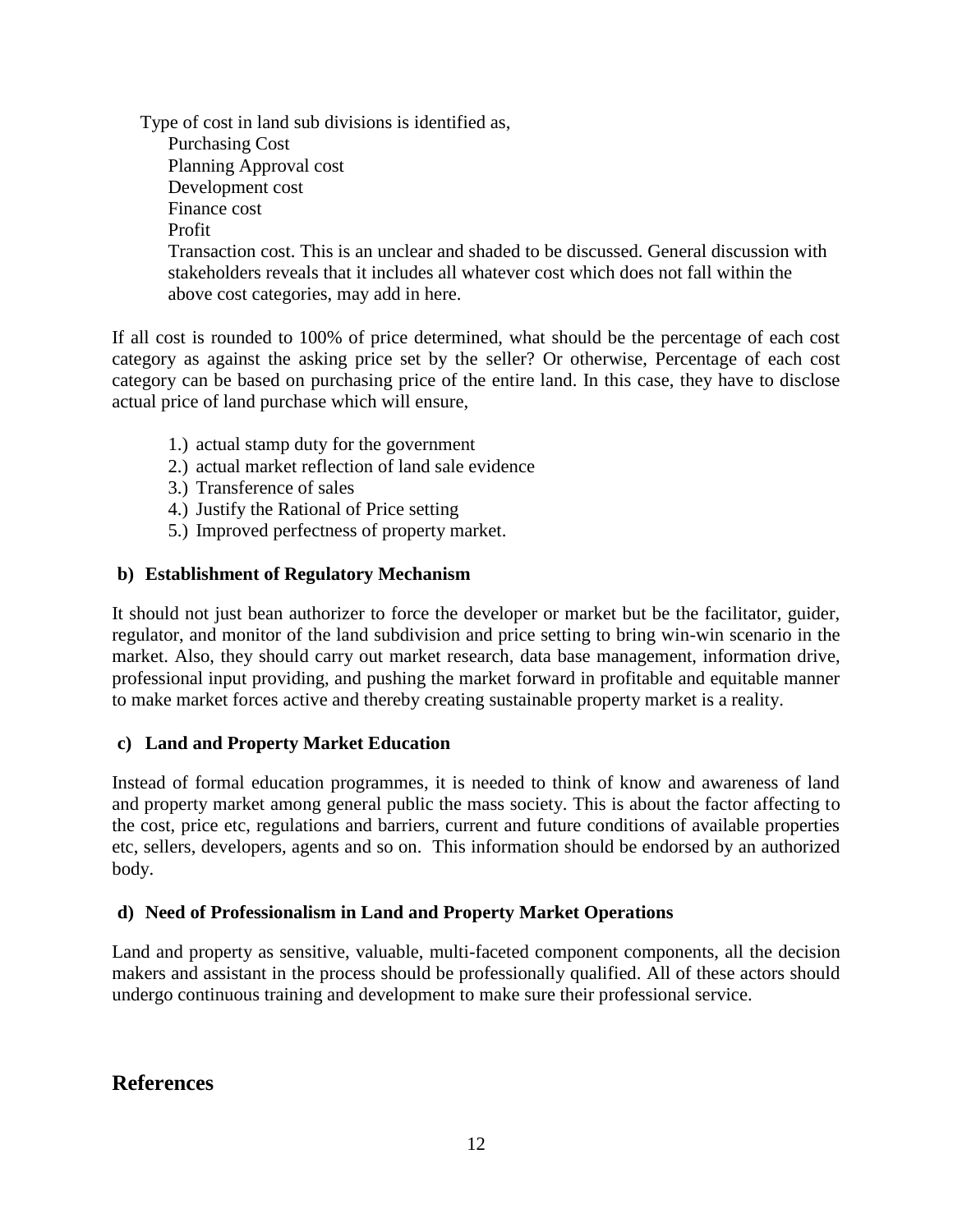- Anderson J R, Hardy E E, Roach J T, Witmer RE, *A land use land cover classification for use with remote sensor data*, Geological Survey professional paper 964, presented in US Geological Surveys Circular 671.
- Appraisal Institute (1980). *The appraisal of Real Estate*. 11th ed. Illinois: Appraisal Institute. 64-66.
- Appraisal Institute (1996). *Real Property and its Appraisal.* 11th ed. USA: Appraisal Institute. 8.
- Ariyawansa R G, (2008). *Issues on Property Development, Tenure & Ownership informality and price formation in property market in developing cities.* Sri Lanka: Author, Colombo
- Ariyawansa R G, (2008). Property Market in Colombo: Evolution and Success. Author, Colombo
- Ariyawansa R G (2009) *Demographic Characteristics and Planning Challenges: The Case of Colombo City*, Sri Lanka Journal of Population Studies, Vol. 11, 2009, pp 93-106
- Ariyawansa R G, (2016). *Management of Real Estate: Principles of Real Estate Development and Management*, 1<sup>st</sup> Ed, Department of Estate Management and Valuation, Colombo.
- Damodaran A, (2006), *Valuation Approaches and Metrics, A Survey of the theory and evidence*, Stern School of Business, *Resear*ch paper.
- Economic Commission for Europe (2004). *Guidelines for real property units and identifiers,*New York and Geneva: United Nations. 1X.
- Enever N, Isaac D, (2002). *The Valuation of property investment*. 6th ed. UK: WS Bookwell, Juva. 36-40.
- Shapiro E, Mackmin D and G Sams (2013), Modern Method of Valuation,  $11^{th}$  Ed. Routledge, London
- Frank F K B. (1999). *How land registration affects financial development and economic growth in Thailand*. World Bank Report – 1999 available on [http://elibrary.worldbank.org/docserver/download/2241.pdf?expires=1344933952&id=id](http://elibrary.worldbank.org/docserver/download/2241.pdf?expires=1344933952&id=id&accname=guest&checksum=9159F9449A42636B178B10109F7B84B8) [&accname=guest&checksum=9159F9449A42636B178B10109F7B84B8](http://elibrary.worldbank.org/docserver/download/2241.pdf?expires=1344933952&id=id&accname=guest&checksum=9159F9449A42636B178B10109F7B84B8) last accessed 20/06/2012
- Frank F K B. (1999). *The effects of land registration on financial development and economic growth, a theoretical frame work,* World Bank, research paper – 1999 available on [http://books.google.co.uk/books?hl=en&lr=&id=-13Tq](http://books.google.co.uk/books?hl=en&lr=&id=-13Tq-xyZhkC&oi=fnd&pg=PA2&dq=the+effects+of+land+registration+on+financial+developments+and+economic+growth+research+paper&ots=p7rohMQUr-&sig=mGjPi-B_4MQK8jcomBgC21ErJA4#v=onepage&q=the%20effects%20of%20land%20registration%20on%20financial%20developments%20and%20economic%20growth%20research%20paper&f=true)[xyZhkC&oi=fnd&pg=PA2&dq=the+effects+of+land+registration+on+financial+develop](http://books.google.co.uk/books?hl=en&lr=&id=-13Tq-xyZhkC&oi=fnd&pg=PA2&dq=the+effects+of+land+registration+on+financial+developments+and+economic+growth+research+paper&ots=p7rohMQUr-&sig=mGjPi-B_4MQK8jcomBgC21ErJA4#v=onepage&q=the%20effects%20of%20land%20registration%20on%20financial%20developments%20and%20economic%20growth%20research%20paper&f=true) [ments+and+economic+growth+research+paper&ots=p7rohMQUr-&sig=mGjPi-](http://books.google.co.uk/books?hl=en&lr=&id=-13Tq-xyZhkC&oi=fnd&pg=PA2&dq=the+effects+of+land+registration+on+financial+developments+and+economic+growth+research+paper&ots=p7rohMQUr-&sig=mGjPi-B_4MQK8jcomBgC21ErJA4#v=onepage&q=the%20effects%20of%20land%20registration%20on%20financial%20developments%20and%20economic%20growth%20research%20paper&f=true)[B\\_4MQK8jcomBgC21ErJA4#v=onepage&q=the%20effects%20of%20land%20registrati](http://books.google.co.uk/books?hl=en&lr=&id=-13Tq-xyZhkC&oi=fnd&pg=PA2&dq=the+effects+of+land+registration+on+financial+developments+and+economic+growth+research+paper&ots=p7rohMQUr-&sig=mGjPi-B_4MQK8jcomBgC21ErJA4#v=onepage&q=the%20effects%20of%20land%20registration%20on%20financial%20developments%20and%20economic%20growth%20research%20paper&f=true) [on%20on%20financial%20developments%20and%20economic%20growth%20research](http://books.google.co.uk/books?hl=en&lr=&id=-13Tq-xyZhkC&oi=fnd&pg=PA2&dq=the+effects+of+land+registration+on+financial+developments+and+economic+growth+research+paper&ots=p7rohMQUr-&sig=mGjPi-B_4MQK8jcomBgC21ErJA4#v=onepage&q=the%20effects%20of%20land%20registration%20on%20financial%20developments%20and%20economic%20growth%20research%20paper&f=true) [%20paper&f=true](http://books.google.co.uk/books?hl=en&lr=&id=-13Tq-xyZhkC&oi=fnd&pg=PA2&dq=the+effects+of+land+registration+on+financial+developments+and+economic+growth+research+paper&ots=p7rohMQUr-&sig=mGjPi-B_4MQK8jcomBgC21ErJA4#v=onepage&q=the%20effects%20of%20land%20registration%20on%20financial%20developments%20and%20economic%20growth%20research%20paper&f=true) last accessed 18/06/2012
- Fraser W D, (2002). *Principles of Property Investment and Pricing*. 2nd ed. England: Palgrave Macmillan. 1.
- Harvey J (1993). *Modern Economics*. 6th ed. London: Macmillan Press ltd. 74.
- Hettiarachchi J N (2015), Compensation and Equity, Department of Estate Management and Valuation, University of Sri Jayewardenepura, Colombo.
- [http://wiki.answers.com/Q/What\\_are\\_the\\_different\\_types\\_of\\_land\\_use#ixzz1zRRa1R4r](http://wiki.answers.com/Q/What_are_the_different_types_of_land_use#ixzz1zRRa1R4r) last accessed 25/07/2012